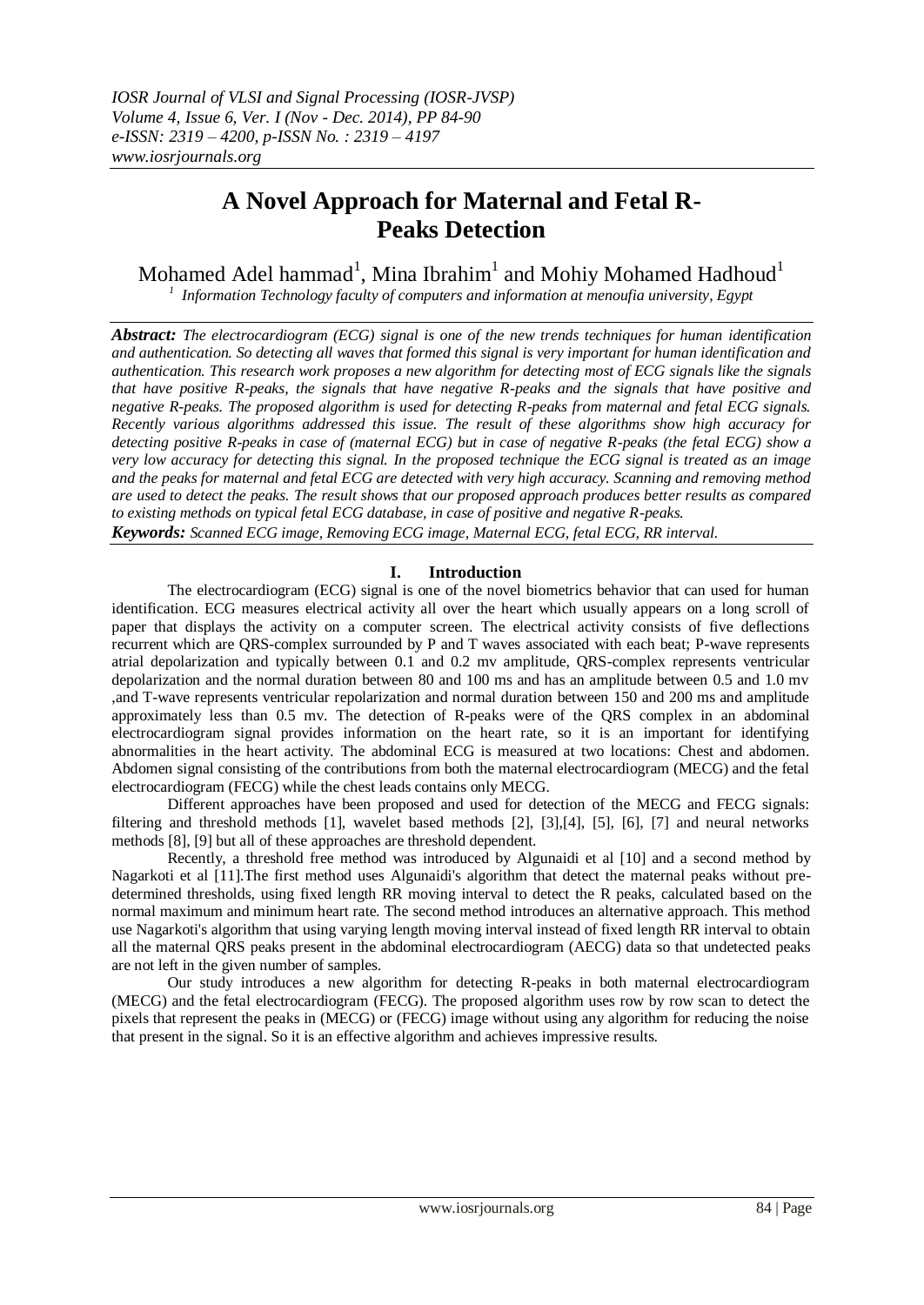The organization of the paper is as follows:

Section 1 provides introduction to the research topic. Section 2 presents methodology, Algunaidi's algorithm [10], Nagarkoti's algorithm [11] and the proposed scan algorithm for detecting R- peaks from the signals. In section 3 results are discussed in terms of the sensitivity and positive predictivity and conclusion is drawn in Section 4.

# **II. Methodology**

This section describes Algunaidi's algorithm [10] and Nagarkoti's algorithm [11] in order to compare with our proposed approach.

#### 2.1 **Data Acquisition**

The abdominal electrocardiogram (AECG) signals, which are used in our testing algorithm were obtained from the PhysioNet [12]. Noninvasive fetal ECG database is available on the website. This database was taken from 25 recorded signals between 21 to 40 weeks of pregnancy. The signals were digitized at 1000 Hz with 16 bits resolution. All algorithms and our proposed approach were implemented in MATLAB.

#### 2.2 **Algunaidi's Algorithm**

Algunaidi's algorithm [10] consists of three major steps: The pre-processing stage, band-pass filtering  $(18 \sim 35 \text{ Hz})$  on the original input signal and QRS peak detection to find the location of the peaks in the filtered signal. The RR (max) interval and RR (min) interval are calculated according to an equation that get RR interval with 1000 Hz to the sample frequency. The RR interval is chosen to be more than RR (max) and less than twice of RR (min). The next peaks are detected starting from the last detected peak plus 50 samples after the first peak M(i) detected. The moving interval is updated for detecting the maximum peak between its edges. All of the next peaks are detected according to (1):

$$
Mp(m) = Max(Mi(i+50:10+1150))
$$
 (1)

#### 2.3 **Nagarkoti's algorithm**

Nagarkoti's algorithm [11] consists of four major steps: a series of pre-processing, band-pass filtering  $(18 \sim 35 \text{ Hz})$  on the original input signal, QRS peak detection to find the location of the peaks in the filtered signal and updating the length of moving interval. The main task is to correctly detect the first peak in the AECG. Initially, the RR interval is calculated as taken in Algunaidi's method to find the first peak. But before declaring it as first peak, they look for another peak before the maximum value, which is more than 60% of the maximum value. If such peak exists, it is declared as first peak. The first edge of the moving interval is chosen to be  $Mi(i + 50)$ . Then the second edge (SE) of the moving interval is calculated as (2):

 $SE = (RR (max) + 2 * RR (min)) / 2$  (2)

The RR interval is updated to the first peak plus 50 samples to detect the next peak. After the two Rpeaks are found the length of RR interval is updated by taking the difference of two R- peaks.

## 2.4 **Proposed Algorithm**

The proposed algorithm is divided into two stages the first stage is detecting R-waves from maternal ECG. The second stage is detecting R-waves from fetal ECG.

## 2.4.1 **Detecting R-waves from maternal ECG**

The block diagram in "Fig. 1" shows the steps of the algorithm to detect positive R-peaks in case of maternal ECG. First, ECG record signal is converted to an image (Pixels that  $= 0$  are the pixels represent signal and the pixels = 1 represent the pixels of background). Then, the baseline of the signal in the image is determined by calculating all pixels that represent the signal (the baseline is the line which have the maximum number of zero pixels). After detecting the baseline, the scanning method is done to find the peaks by scanning each row from top row to reach the baseline. The first peak is detected by finding the first zero pixel while doing the scan.

After detecting the first peak, its corresponding value on the baseline (fp) is calculated. Then removing method is applied to all the pixels in the area between the row containing the first peak to the baseline and between column (i) to column (j) by setting them to one. Where column (i) is the column containing the first zero pixel after (fp) and column (j) is the column containing the first zero pixel before (fp). Repeat the previous steps on the next peak to reach the baseline. "Fig. 3" shows steps of ECG image matrix update.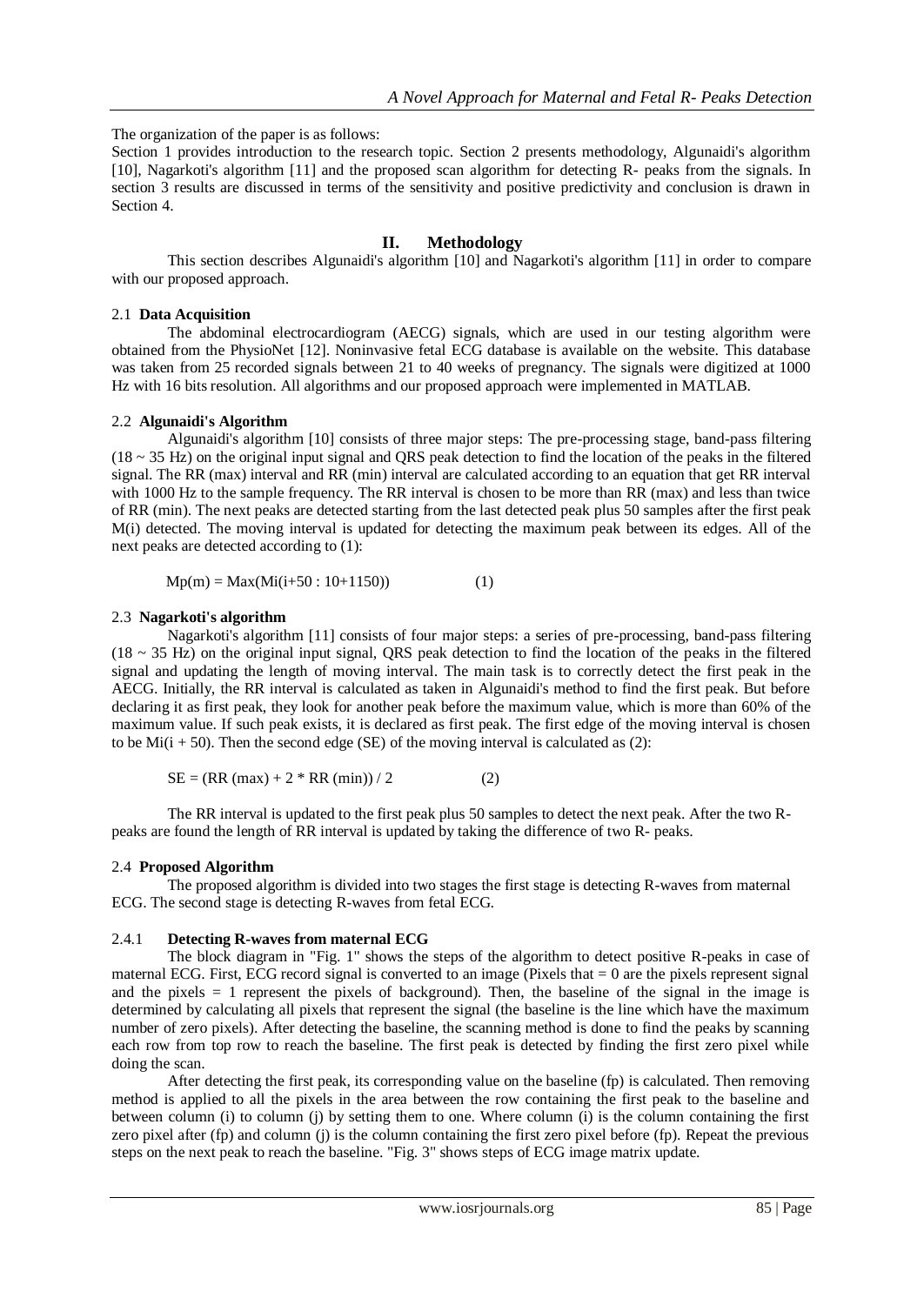Step (A) shows the first detected pixel in the image, step (B) shows the image after apply the removing algorithm by setting each pixels that equal 0 to 1. Repeat these stages to detect the next peak as shown in step

(C) and step (D). The removing algorithm is useful for reducing the noise automatically.

After doing the proposed algorithm on the ECG image all peaks are detected above the baseline as shown in "Fig. 5", but R-peaks need to detect only (positive R-waves) so K-means algorithm is done to cluster the peaks into two groups the first group contain R-peaks and the second group contain the other peaks as shown in "Fig. 6".

#### 2.4.2 **Detecting R-waves from fetal ECG**

In the first stage all peaks above baseline are detected, in this stage all bottoms (negative peaks) below the baseline are detected. The block diagram in "Fig. 2" shows the steps of the algorithm to detect negative Rpeaks in case of fetal ECG. First, the scanning method is done to find the negative peaks by scanning each row from the lowest row to reach the baseline. The first negative peak is detected by finding the first zero pixel while doing the scan, its corresponding value on the baseline (fn) is calculated. Then the same removed method is done such as the first stages. This method is applied to all pixels below the baseline to detect all negative peaks. "Fig. 4" shows a steps of ECG image matrix update to detect one negative peaks.

Step (A) shows the first detected bottom pixel in the image, step (B) shows the image after removing algorithm by setting each pixels that equal 0 to 1.

#### **III. Result**

The proposed algorithm is worked on 25 recorded signals. The algorithm implemented using MATLAB. According to the proposed algorithm, "Fig. 5" shows the detected peaks of the maternal ECG signal, "Fig. 6" shows the detected maternal ECG after applying K-mean on it and "Fig. 7" shows the detected fetal ECG, and the positive and negative R- peaks on it. To assess the performance of the proposed algorithm, two parameters are used [11]:

 $\Box$  The sensitivity (Se) is the fraction of real events that are correctly detected and defined as (3):

$$
Se = TP/(TP + FN)
$$
 (3)

The positive predictivity  $(+P)$  is the fraction of detections that are real events and defined as (4):

$$
+P = TP/(TP + FP)
$$
 (4)

Where false negative (FN) denotes the number of missed detections, false positives (FP) represents number of extra detections and true positives (TP) is the number of correctly detected QRS complexes.

In case of maternal ECG, the average Sensitivity (Se) of the Nagarkoti's algorithm [11] is 99.95 % and its Positive Predictivity (+ P) is 100%. Most of the (FN) QRS complexes were found in record 368. Algunaidi's algorithm [10] has been tested on 25 recorded data. The average sensitivity and positive predictivity, according to this algorithm is 98.22% and 100% respectively. In our proposed algorithm the average Sensitivity (Se) is 100% and the Positive Predictivity (+ P) is 99.98%. It is noted that in case of maternal the two algorithms reach up to 95% detected R-peaks but the proposed algorithm has the highest accuracy "Table 1" summarizes the performance of the detection scheme of maternal R-peaks on the 25 recorded AECG signals according to Algunaidi's algorithm, Nagarkoti's algorithm and the proposed algorithm. But in detecting the fetal ECG, the two algorithms show low accuracy comparing with our algorithm.

"Table 2" shows the Comparison of performance for fetal R- peaks detection between the two algorithms and the proposed algorithm. In this case, as shown in the table, the average Sensitivity (Se) of the Nagarkoti's algorithm is 86.68 % and its Positive Predictivity  $(+ P)$  is 81.88. The average sensitivity and positive predictivity, according to Algunaidi's algorithm is 72.80% and 79.25% respectively. The average Sensitivity (Se) of the proposed algorithm is 100% and its Positive Predictivity  $(+P)$  is 96.78%. The result shows big different in detecting FECG between our algorithm and the other two algorithms.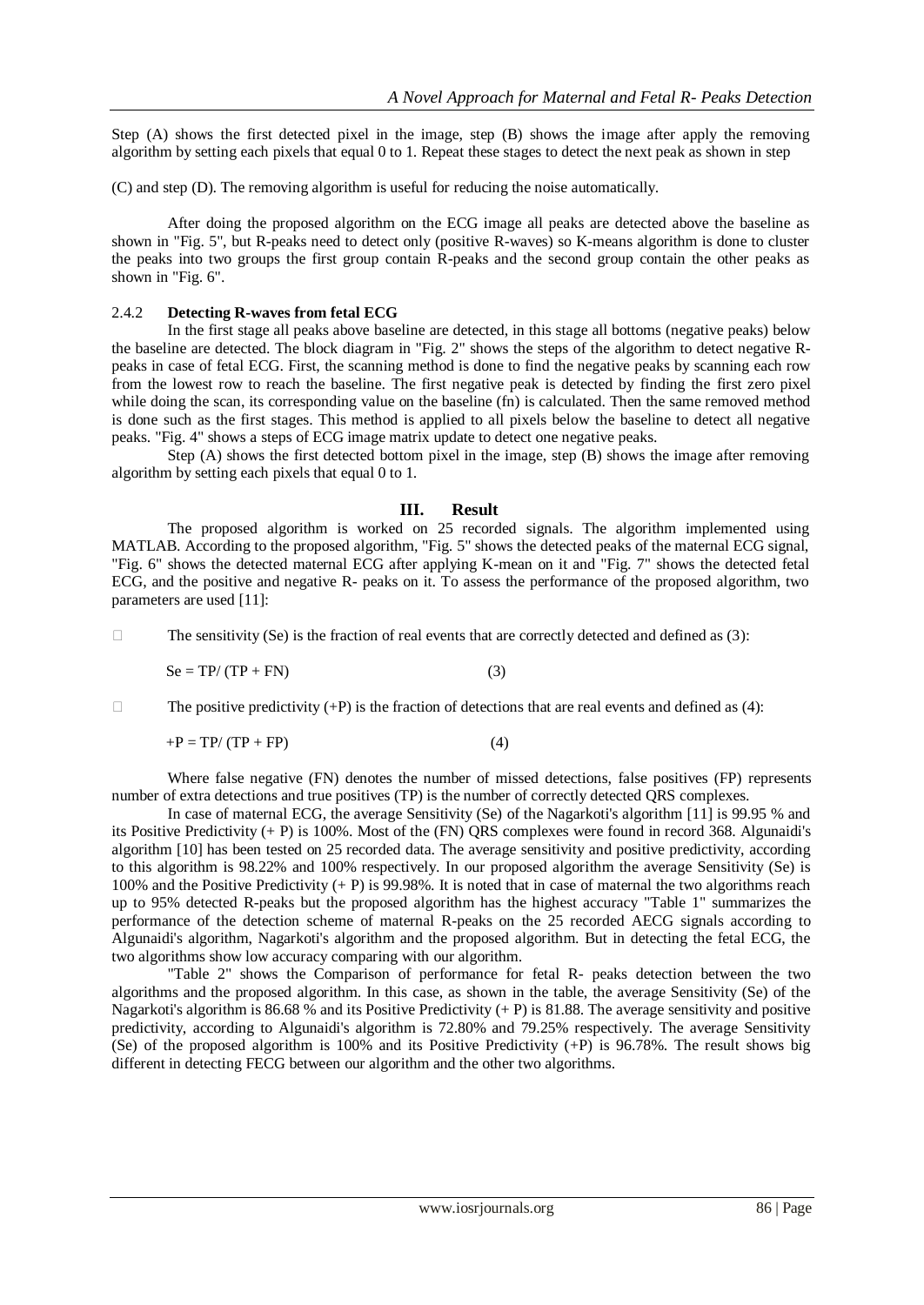#### **IV. Conclusion**

A new algorithm is implemented to detect maternal and fetal R-peaks from ECG image. This algorithm has been implemented using MATLAB platform. This algorithm has many advantages that it works on ECG images and can work also on ECG signals after convert it to ECG images, this algorithm also can detect R-peaks from different ECG signal types in case of (normal and abnormal). Another advantage, this algorithm is used on the real signal and get the actual values of the R-peaks that is useful for using this algorithm to make a system for human identification or human authentication using ECG images or ECG signals. Testing on 25 recorded data produces a performance of average sensitivity and average positive predictivity of 100% and 99.98% respectively in case of maternal ECG. In case of fetal ECG average sensitivity and average positive predictivity is 100% and 96.78% respectively. This algorithm can be enhanced to over comes the little errors in the result for detecting fetal ECG by using image processing algorithms on the FECG image such as morphological algorithm to make the result more accurately. After doing this the result of fetal ECG average sensitivity and average positive predictivity is 100% and 99.95% respectively.

A variety of experiments showed that the proposed method achieved higher sensitivity in case of MECG and higher sensitivity and positive predictivity in case of FECG than the Algunaidi's and Nagarkoti's algorithm.



Figure 1: Block diagram of proposed algorithm to detect matemal ECG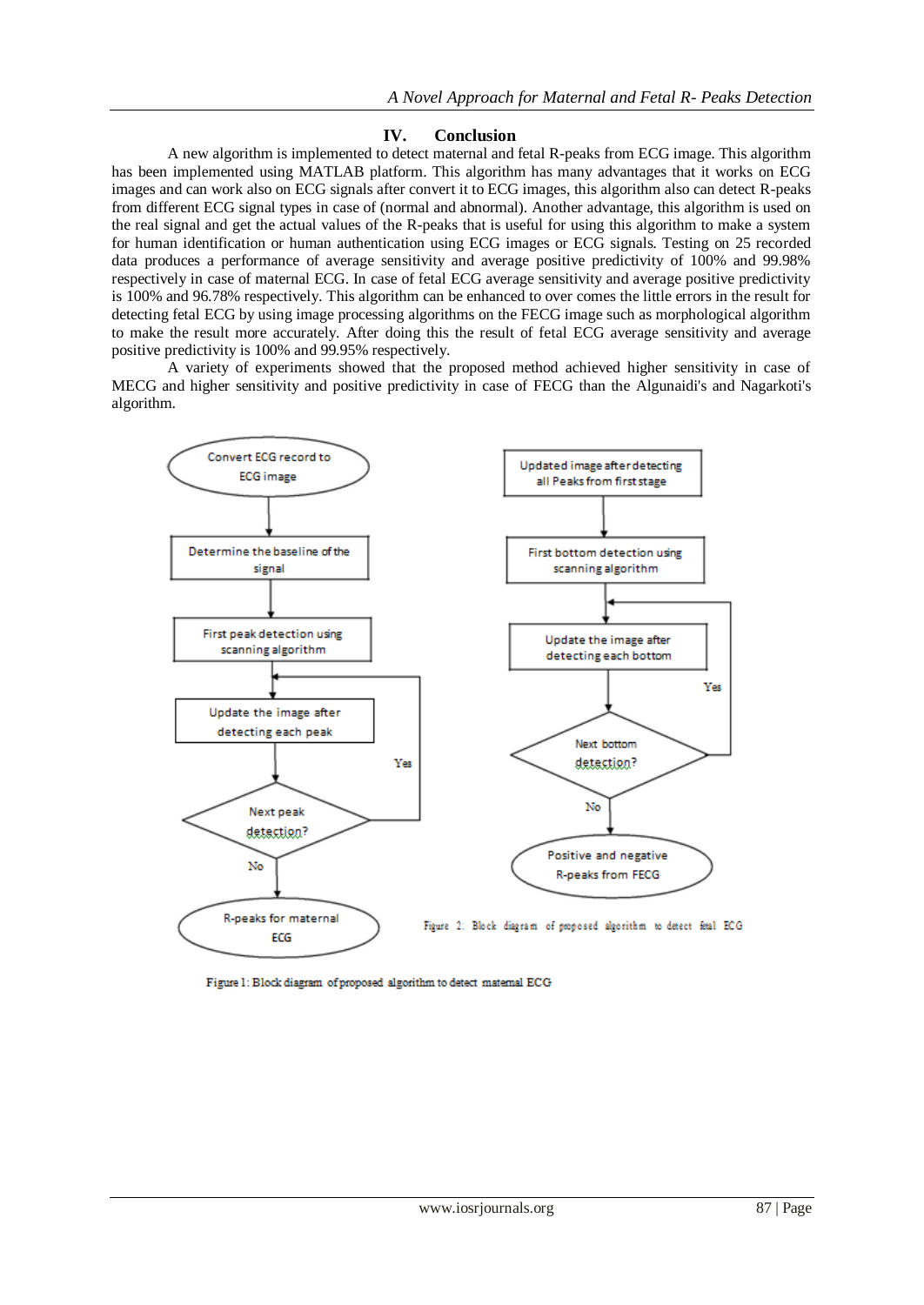|              |              |              |              |              |              |              |              |              |              |              |                |                                                                                | ÷            | v            | ÷.           | ÷            |                |              |              |              | ÷            | щ              |
|--------------|--------------|--------------|--------------|--------------|--------------|--------------|--------------|--------------|--------------|--------------|----------------|--------------------------------------------------------------------------------|--------------|--------------|--------------|--------------|----------------|--------------|--------------|--------------|--------------|----------------|
| 1            | 0            | 1            | $\theta$     | 1            | 1            | 0            | $\mathbf{1}$ | 1            | $\theta$     | 1            | 1              | $\mathbf{1}$                                                                   | 0            | 1            | $\theta$     | 1            | 1              |              |              |              | $\mathbf{0}$ | $\mathbf{1}$   |
| 1            | $\mathbf{0}$ | 1            | $\theta$     | $\mathbf{1}$ | $\theta$     | $\mathbf{0}$ |              | 1            | $\theta$     | 1            | 1              | $\mathbf{1}$                                                                   | $\mathbf{0}$ | $\mathbf{1}$ | $\theta$     | $\mathbf{1}$ | $\mathbf{0}$   |              |              |              | $\bf{0}$     | $\mathbf{1}$   |
| 0            | $\mathbf{0}$ | $\mathbf{1}$ | $\theta$     | $\theta$     | $\theta$     | $\mathbf{0}$ | $\mathbf{1}$ | $\mathbf{1}$ | $\mathbf{0}$ | $\mathbf{0}$ | $\overline{0}$ | $\mathbf{0}$                                                                   | $\mathbf{0}$ | $\mathbf{1}$ | $\mathbf{0}$ | $\mathbf{0}$ | $\overline{0}$ |              |              |              | $\theta$     | $\mathbf{0}$   |
| 1            | 1            | $\mathbf{1}$ | 1            | $\mathbf{1}$ | $\mathbf{0}$ | $\mathbf{0}$ | $\mathbf{1}$ | $\mathbf{1}$ | $\mathbf{1}$ | 1            | $\mathbf{1}$   | 1                                                                              | 1            | 1            | 1            | 1            | $\theta$       | $\mathbf{0}$ |              |              | 1            | $\mathbf{1}$   |
| 1            | 1            | $\mathbf{1}$ | $\mathbf{1}$ | $\mathbf{1}$ | $\bf{0}$     | $\mathbf{0}$ | $\mathbf{1}$ | 1            | $\mathbf{1}$ | 1            | $\mathbf{1}$   | $\mathbf{1}$                                                                   | 1            | 1            | 1            | 1            | $\mathbf{0}$   | $\theta$     | 1            | 1            | 1            | 1              |
| 1            | 1            | 1            | $\mathbf{1}$ | 1            | 1            | $\theta$     | $\mathbf{1}$ | 1            | $\mathbf{1}$ | 1            | $\mathbf{1}$   | $\mathbf{1}$                                                                   | 1            | $\mathbf{1}$ | 1            | $\mathbf{1}$ | $\mathbf{1}$   | $\mathbf{0}$ |              | $\mathbf{1}$ | 1            | $\mathbf{1}$   |
| 1            | 1            | 1            | 1            | $\mathbf{1}$ | 1            | 1            | 1            | 1            | $\mathbf{1}$ | 1            | $\mathbf{1}$   | $\mathbf{1}$                                                                   | 1            | $\mathbf{1}$ | 1            | $\mathbf{1}$ | $\mathbf{1}$   | 1            | 1            | $\mathbf{1}$ | 1            | $\overline{1}$ |
| 1            |              |              | 1            | $\mathbf{1}$ |              | 1            |              | 1            | $\mathbf{1}$ | 1            | $\mathbf{1}$   | 1                                                                              | 1            | 1            | 1            | 1            | 1              | 1            |              | 1            | 1            | $\mathbf{1}$   |
|              |              |              |              |              | (A)          |              |              |              |              |              |                |                                                                                |              |              |              |              |                | (B)          |              |              |              |                |
|              |              |              |              |              |              |              |              |              |              |              |                |                                                                                |              |              |              |              |                |              |              |              |              |                |
| 1            | 1            |              |              | 1            | 1            |              |              |              | 1            | 1            | 1              | 1                                                                              | 1            | 1            | 1            | 1            |                |              |              |              | 1            | $\mathbf{1}$   |
| 1            | 1            |              |              | 1            | 1            |              |              |              | 1            |              | 1              | 1                                                                              | 1            | 1            | 1            | 1            | 1              |              |              |              | 1            | 1              |
| $\mathbf{1}$ |              |              |              | 1            | 1            |              |              |              | 1            |              | $\mathbf{1}$   | $\mathbf{1}$                                                                   |              | 1            | 1            | 1            | $\mathbf{1}$   |              |              |              | 1            |                |
| 1            | 1            | 0            |              | $\mathbf{1}$ | 1            |              |              |              | 1            | 1            | $\mathbf{1}$   | $\mathbf{1}$                                                                   |              |              |              | 1            | $\mathbf{1}$   |              |              |              | 1            | $\mathbf{1}$   |
| $\mathbf{1}$ | $\mathbf{0}$ | 1            | 0            | $\mathbf{1}$ | Ï            |              |              |              | $\theta$     | 1            | $\mathbf{1}$   | $\mathbf{1}$                                                                   |              |              |              | 1            | $\mathbf{1}$   |              |              |              | $\theta$     | $\mathbf{1}$   |
| 1            | $\theta$     | 1            | $\theta$     | 1            | $\theta$     |              |              |              | $\theta$     | 1            | $\mathbf{1}$   | $\mathbf{1}$                                                                   |              |              |              | 1            | $\mathbf{0}$   |              |              |              | $\theta$     | $\mathbf{1}$   |
| 0            | 0            | 1            | 0            | $\theta$     | $\theta$     |              |              |              | 0            | $\mathbf{0}$ | $\mathbf 0$    | $\theta$                                                                       |              |              |              | $\mathbf{0}$ | $\mathbf{0}$   |              |              |              | $\theta$     | $\mathbf{0}$   |
| 1            | 1            | 1            | 1            | $\mathbf{1}$ | 0            | $\theta$     | 1            | $\mathbf{1}$ | 1            | 1            | $\mathbf{1}$   | 1                                                                              | 1            | 1            | 1            | $\mathbf{1}$ | $\theta$       | 0            | 1            | $\mathbf{1}$ | 1            | $\mathbf{1}$   |
| $\mathbf{1}$ | $\mathbf{1}$ | 1            | 1            | 1            | $\bf{0}$     | $\theta$     | $\mathbf{1}$ | 1            | 1            | 1            | 1              | $\mathbf{1}$                                                                   | 1            | $\mathbf{1}$ | $\mathbf{1}$ | $\mathbf{1}$ | $\theta$       | $\theta$     | $\mathbf{1}$ | 1            | 1            | $\mathbf{1}$   |
| $\mathbf{1}$ | 1            | 1            | 1            | $\mathbf{1}$ | 1            | $\mathbf{0}$ | $\mathbf{1}$ | 1            | $\mathbf{1}$ | 1            | $\mathbf{1}$   | $\mathbf{1}$                                                                   | 1            | $\mathbf{1}$ | $\mathbf{1}$ | $\mathbf{1}$ | $\mathbf{1}$   | $\theta$     | 1            | $\mathbf{1}$ | 1            |                |
| 1            | $\mathbf{1}$ | 1            | 1            | $\mathbf{1}$ | 1            | 1            | 1            | 1            | 1            | 1            | 1              | $\mathbf{1}$                                                                   | 1            | $\mathbf{1}$ | 1            | $\mathbf{1}$ | $\mathbf{1}$   | 1            | 1            | $\mathbf{1}$ | 1            |                |
| 1            | 1            |              |              | 1            |              |              |              | 1            | 1            | 1            | 1              | $\mathbf{1}$                                                                   | 1            |              |              | 1            |                |              |              | 1            | 1            | $\mathbf{1}$   |
|              |              |              |              |              | (C)          |              |              |              |              |              |                |                                                                                |              |              |              |              |                |              |              |              |              |                |
|              |              |              |              |              |              |              |              |              |              |              |                |                                                                                |              |              |              |              |                | (D)          |              |              |              |                |
|              |              |              |              |              |              |              |              |              |              |              |                | Figure 3: steps (A, B, C and D) of ECG image matrix update to detect two peaks |              |              |              |              |                |              |              |              |              |                |
|              |              |              |              |              |              |              |              |              |              |              |                |                                                                                |              |              |              |              |                |              |              |              |              |                |

 $\mathbf 1$ 

 $\overline{1}$  $\overline{1}$ 

 $\vert$  1

 $\mathbf{1}$ 

 $|1$ 

 $\overline{1}$ 

 $\,1\,$  $\overline{1}$  $\overline{1}$ 

 $\overline{1}$ 

 $\overline{1}$  $\overline{1}$  $\overline{1}$ 

 $\overline{1}$ 

 $\overline{1}$  $\overline{1}$  $\pmb{0}$  $\,$  1  $\,$  $\,1$  $\overline{1}$  $\,1$  $\mathbf{1}$ 

 $\mathbf{1}$  $\,1$  $\,$  1  $\overline{1}$ 

 $\begin{array}{c} 1 \\ 0 \\ 1 \end{array}$ 

 $\,1$  $\overline{1}$  $\mathbbm{1}$  $\overline{1}$ 

 $\overline{1}$ 

 $\overline{1}$  $\overline{1}$ 

 $\overline{1}$  $\overline{1}$  $\overline{1}$ 

 $\mathbf{1}$ 

 $\mathbf{1}$  $\mathbf{1}$  $\mathbf{1}$ 

 $\mathbf{1}$  $\mathbf{1}$  $\mathbf{1}$  $\mathbf{1}$ 

 $\mathbf{1}$ 

 $\vert$  1  $\mathbf{1}$ 

 $\overline{1}$ 

 $\mathbf{1}$  $1\,$ 

 $\mathbf 0$ 

|                |   |   |   |   |   |              |              |              |   |   | Ï              |
|----------------|---|---|---|---|---|--------------|--------------|--------------|---|---|----------------|
| 1              | 1 |   |   |   | 1 |              |              |              |   |   | 1              |
| $\mathbf{1}$   | 1 | 1 | 1 | 1 | 1 |              |              |              | 1 | 1 | $\mathbf{1}$   |
| $\mathbf{1}$   | 1 | 0 | 1 | 1 | ĭ | 1            |              | ı            | 1 | 1 | $\mathbf{1}$   |
| $\mathbf{1}$   | 0 | 1 | 0 | 1 | ĺ | 1            |              |              | 0 | 1 | $\mathbf{1}$   |
| $\overline{1}$ | 0 | 1 | 0 |   | 0 | 1            |              |              | 0 | ŀ | $\overline{1}$ |
| 0              | 0 | 1 | 0 | 0 | 0 |              |              |              | 0 | 0 | 0              |
| $\mathbf{1}$   | 1 | 1 | 1 | 1 | 0 | 0            | 1            | 1            | 1 | 1 | $\mathbf{1}$   |
| $\mathbf{1}$   | 1 | 1 | 1 | 1 | 0 | 0            | 1            | 1            | 1 | 1 | $\mathbf{1}$   |
| $\mathbf{1}$   | 1 | 1 | 1 | 1 | ĺ | $\mathbf{0}$ | 1            | $\mathbf{1}$ | 1 | 1 | $\overline{1}$ |
| $\mathbf{1}$   | 1 | 1 | 1 | 1 | 1 | 1            | $\mathbf{1}$ | 1            | 1 | ŀ | $\overline{1}$ |
| 1              |   | 1 | 1 | 1 | ĺ |              | 1            | 1            |   | 1 | $\mathbf{1}$   |

 $\overline{1}$  $\overline{1}$  $\overline{1}$ 

 $\overline{1}$ 

 $\overline{1}$ 

 $\bar{1}$  $\overline{1}$  $\mathbf{0}$  $\overline{1}$ 

 $\overline{1}$  $\overline{1}$ 

 $\overline{1}$  $\overline{1}$  $\overline{1}$  $\overline{1}$  $\overline{1}$  $\overline{0}$  $\overline{1}$  $\overline{0}$ 

 $\overline{1}$ 

 $\overline{1}$  $\overline{1}$ 

 $\mathbf{1}$  $\overline{1}$ 

 $\mathbf{1}$ 

 $\overline{1}$  $\overline{1}$  $\overline{1}$   $\overline{1}$  $\vert$  1  $\overline{1}$  $\overline{1}$  $\overline{1}$ 

> $\overline{1}$  $\overline{1}$  $\overline{1}$  $\overline{1}$

> > $\overline{1}$

 $\overline{1}$  $\overline{1}$ 

 $\overline{1}$ 

 $\mathbf 0$  $\overline{1}$  $\boldsymbol{0}$  $\overline{1}$  $\overline{1}$  $\overline{1}$ 

|   |  |   |   |   |   | 1 |   |   |    |
|---|--|---|---|---|---|---|---|---|----|
|   |  |   |   |   |   | 1 |   | 1 |    |
|   |  | 1 |   |   |   | 1 |   | 1 |    |
|   |  | 1 |   |   |   | 1 | 0 | 1 | ×  |
| 1 |  | 1 | 1 | 0 |   | 1 | 0 | 1 |    |
| 0 |  |   | 0 | 0 |   | 1 | 0 | 0 | 0  |
| 1 |  |   |   | 0 | 0 | 1 |   | 1 |    |
|   |  |   |   | 0 | 0 | 1 |   | 1 |    |
| 1 |  |   |   |   |   | 1 |   | 1 | r. |
|   |  |   |   |   |   | 1 |   |   |    |
|   |  |   |   |   |   |   |   |   |    |

|          |  | 1 |   |   |   |   |   |   |
|----------|--|---|---|---|---|---|---|---|
|          |  |   |   |   |   |   |   |   |
| 1        |  |   |   | 1 |   |   |   |   |
|          |  |   |   | 1 |   | 0 |   |   |
|          |  | 1 | 0 | 1 | 1 | 0 |   |   |
| $\theta$ |  | 0 |   |   |   |   | 0 | 0 |
|          |  |   |   |   |   |   |   |   |
| 1        |  |   |   |   |   |   |   |   |
|          |  |   |   |   |   |   |   |   |
|          |  | 1 |   |   |   |   |   |   |
|          |  |   |   |   |   |   |   |   |

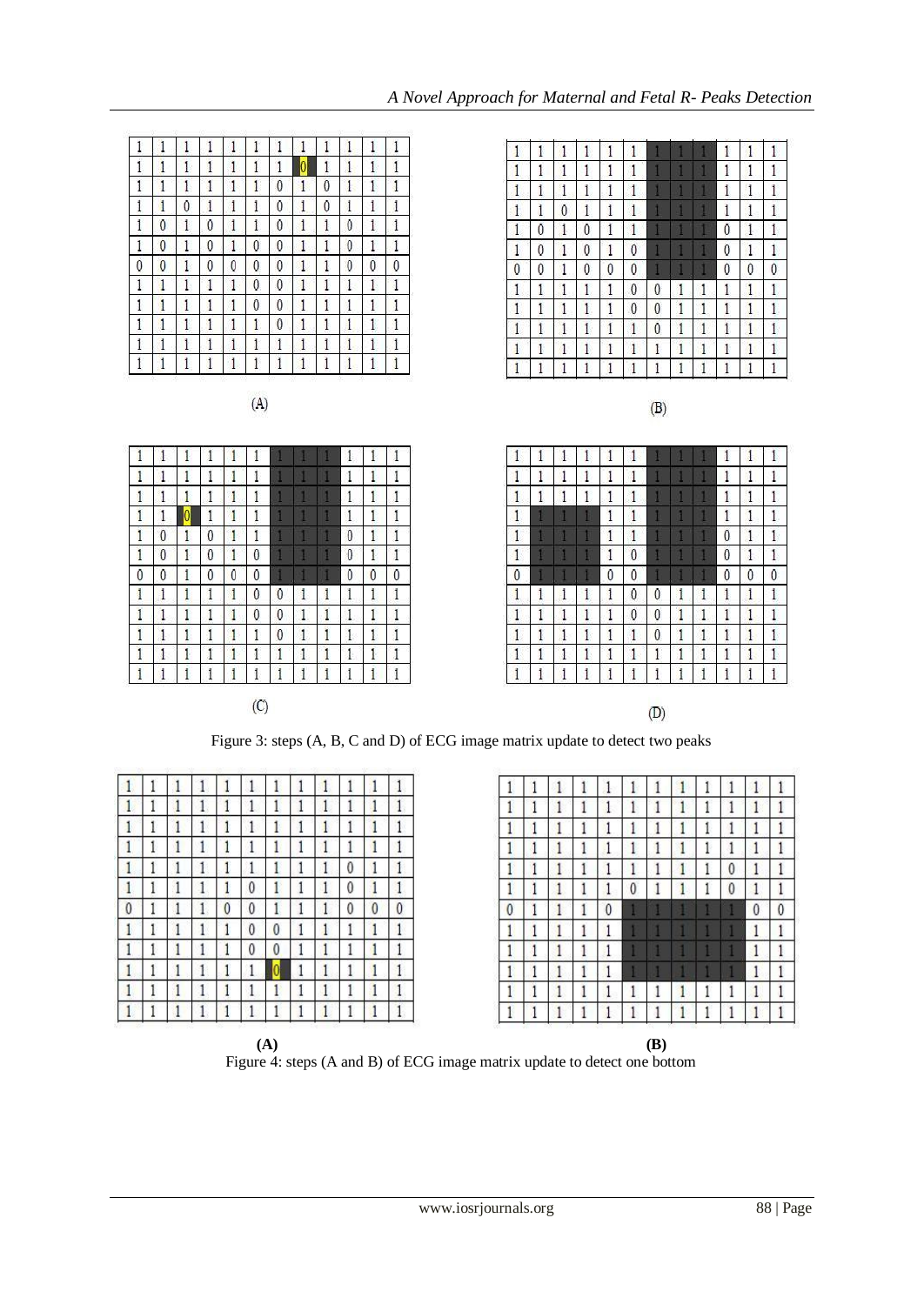

Figure 5: Detected R-peaks in MECG signal according to proposed algorithm



Figure 6: Detected MECG signal after applying K-means



Figure 7: Detected positive and negative R-waves in FECG signal according to proposed algorithm

#### **References**

- [1] Pan, W. I. Tompkins, 1985. A Real-Time QRS Detection Algorithm, (IEEE Trans. Biomed. Eng). vol 32, pp. 230-236.
- [2] Qing Chen, Jicheng Liu, Guoliang Li, 2010. "QRS wave Group Detection Based on B-Spline Wavelet and Adaptive Threshold", (International Conference on Computer, Mechatronics, Control and Electroni Engineering) (CMCE).
- [3] E.C. Karvounis, C. Papaloukas, D.I. Fotiadis, L.K. Michalis, 1996. "Fetal Heart Rate Extraction From Composite Maternal ECG Using Complex Continuous Wavelet Transform". IEEE computer in cardiology. 31:737-740.
- [4] C.W. Li, C.X.Zheng, C.F.Tai, January 1995. Detection of ECG Characteristic Points Using Wavelet Transforms. (IEEE Transaction on Biomedical Eng., 42.No.1:22-28.)
- [5] J.S.Sahambi, S.N.Tandon, and R.K.P.Bhatt, 1997. Using Wavelet Transforms for ECG characterization. (IEEE Engineering in Medicine and Biology, 77-83).
- [6] Faezipour, M. Tiwari, T.M. Saeed, A. Nourani, M.Tamil, L.S, 2009. Wavelet Based Denoising and Beat Detection of ECG Signal. (Life Science Systems and Applications Workshop. LiSSA 2009.IEEE/NIH, 100-103.)
- [7] Ziimray Doh, Tamer Olmez, Erturn1 Yazgan, 1999. ECG Waveform Classification Using the Neural Network and Wavelet Transform. (The First Joint BMEW/EMBS Conference Serving Humanity, Advancing Technology OD 1316, "99. Atlanta, GA, USA).
- [8] M.G. Strintzis, G. Stalidis, X. Magnisalis, N. Maglaveras, 1992. "Use of Neural Networks for Electrocardiogram (ECG) Feature Extraction, Recognition and Classification". Neural Net. World, vol. 3, no6, pp. 477-484.